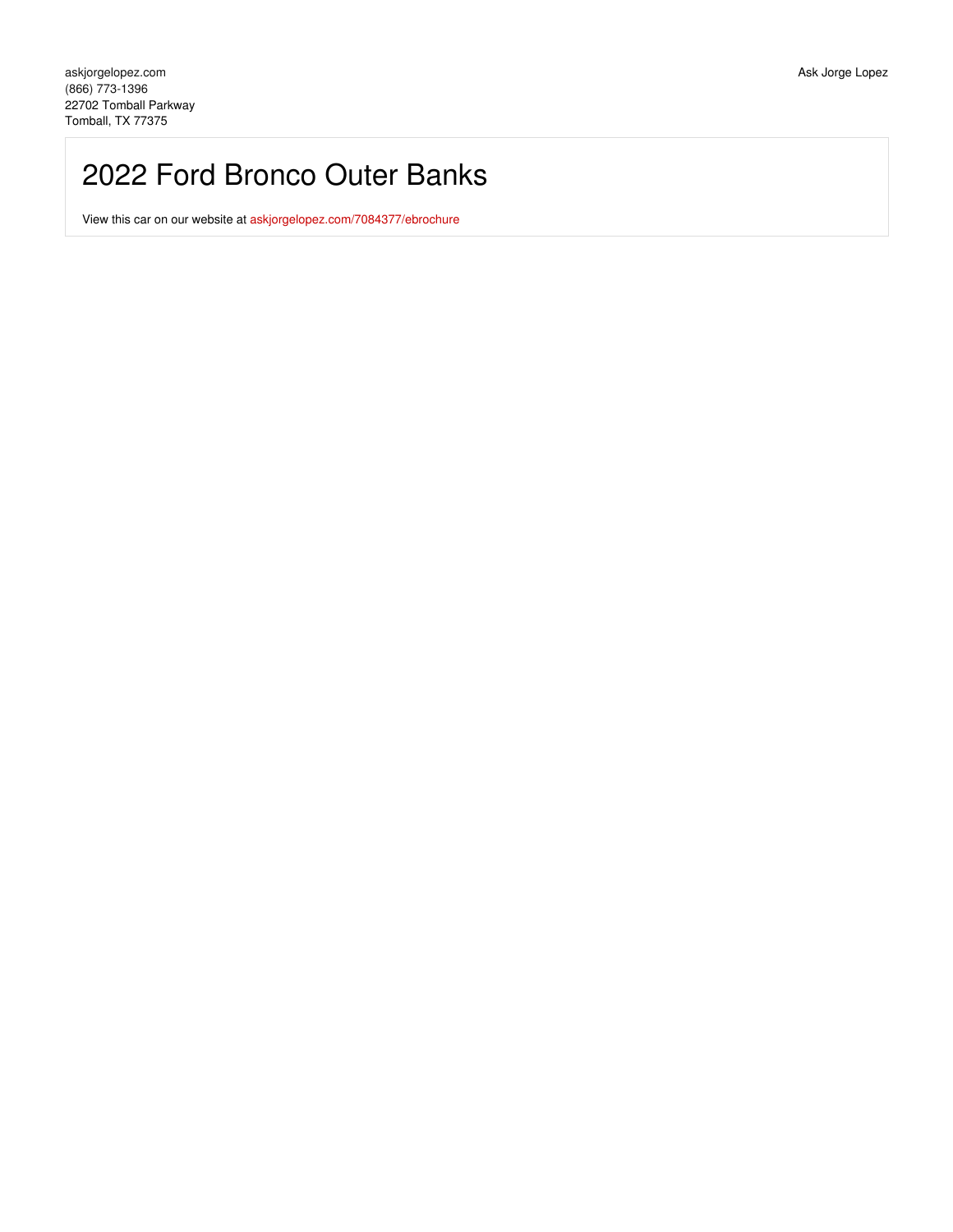

22702 Tomball Pkwy<br>Tomball, TX 77375



# Our Price **\$58,290**

## **Specifications:**

| Year:            | 2022                          |
|------------------|-------------------------------|
|                  |                               |
| VIN:             | 1FMEE5DP3NLB43408             |
| Make:            | Ford                          |
| Stock:           | TLB43408                      |
| Model/Trim:      | <b>Bronco Outer Banks</b>     |
| Condition:       | New                           |
| Body:            | SUV                           |
| <b>Exterior:</b> | <b>VELOCITY BLUE METALLIC</b> |
| Engine:          | ENGINE: 2.7L ECOBOOST V6      |
| Interior:        | Gray                          |
| Mileage:         | 0                             |
| Drivetrain:      | 4 Wheel Drive                 |
| Economy:         | City 17 / Highway 17          |

"Take the worry out of buying with this reliable 2022 Ford Bronco. Side Impact Beams, Safety Canopy System Curtain 1st And 2nd Row Airbags, Reverse Sensing System Rear Parking Sensors, Rear Child Safety Locks, Personal Safety System Airbag Occupancy Sensor.\*Fully-Loaded with Additional Options\*SASQUATCH PACKAGE -inc: Wheels: 17"" Black High Gloss-Painted Aluminum, warm alloy beauty ring and beadlock capable wheels, High Clearance Fender Flares, 4.7 Final Drive Ratio, electronic-locking front and rear axle, High Clearance Suspension, Tires: LT315/70R17 Mud-Terrain, Position-Sensitive Bilstein Shock Absorbers, EQUIPMENT GROUP 313A HIGH PACKAGE -inc: 12"" LCD Capacitive Touchscreen w/Swipe Capability, Additional Sound Deadening, Information on Demand Panel, Front Parking Sensors, 360-Degree Camera, Sideview Mirrors, LED approach lamps and LED spotlight, TOWING CAPABILITY, SASQUATCH PACKAGE -inc: Wheels: 17"" Black High Gloss-Painted Aluminum, warm alloy beauty ring and beadlock capable wheels, High Clearance Fender Flares, 4.7 Final Drive Ratio, electronic-locking front and rear axle, High Clearance Suspension, Tires: LT315/70R17 Mud-Terrain, Position-Sensitive Bilstein Shock Absorbers, FRONT LICENSE PLATE BRACKET -inc: Standard in states requiring 2 license plates and optional to all others, FORD PERFORMANCE HEAVY-DUTY MODULAR FRONT BUMPER -inc: Custom accessory, pre-installed, steel bash plates under front section of vehicle, Deletes standard LED fog lamps, EQUIPMENT GROUP 313A HIGH PACKAGE -inc: 12"" LCD Capacitive Touchscreen w/Swipe Capability, Additional Sound Deadening, Information on Demand Panel, Front Parking Sensors, 360- Degree Camera, Sideview Mirrors, LED approach lamps and LED spotlight, ENGINE: 2.7L ECOBOOST V6 -inc: electric brake boost, CARBONIZED GRAY MOLDED-IN-COLOR HARD TOP -inc: Rear-Window Defroster & Washer, Hard Top Sound Deadening Headliner, Front Row Top Panels Storage Bag, For on-vehicle storage, BLACK ROOF RAILS W/CROSSBARS -inc: Custom accessory, pre-installed, May reduce SiriusXM satellite radio reception performance.\* Stop By Today \*Test drive this must-see, must-drive, must-own beauty today at Tomball Ford, 22702 Tomball Parkway, Tomball, TX 77375."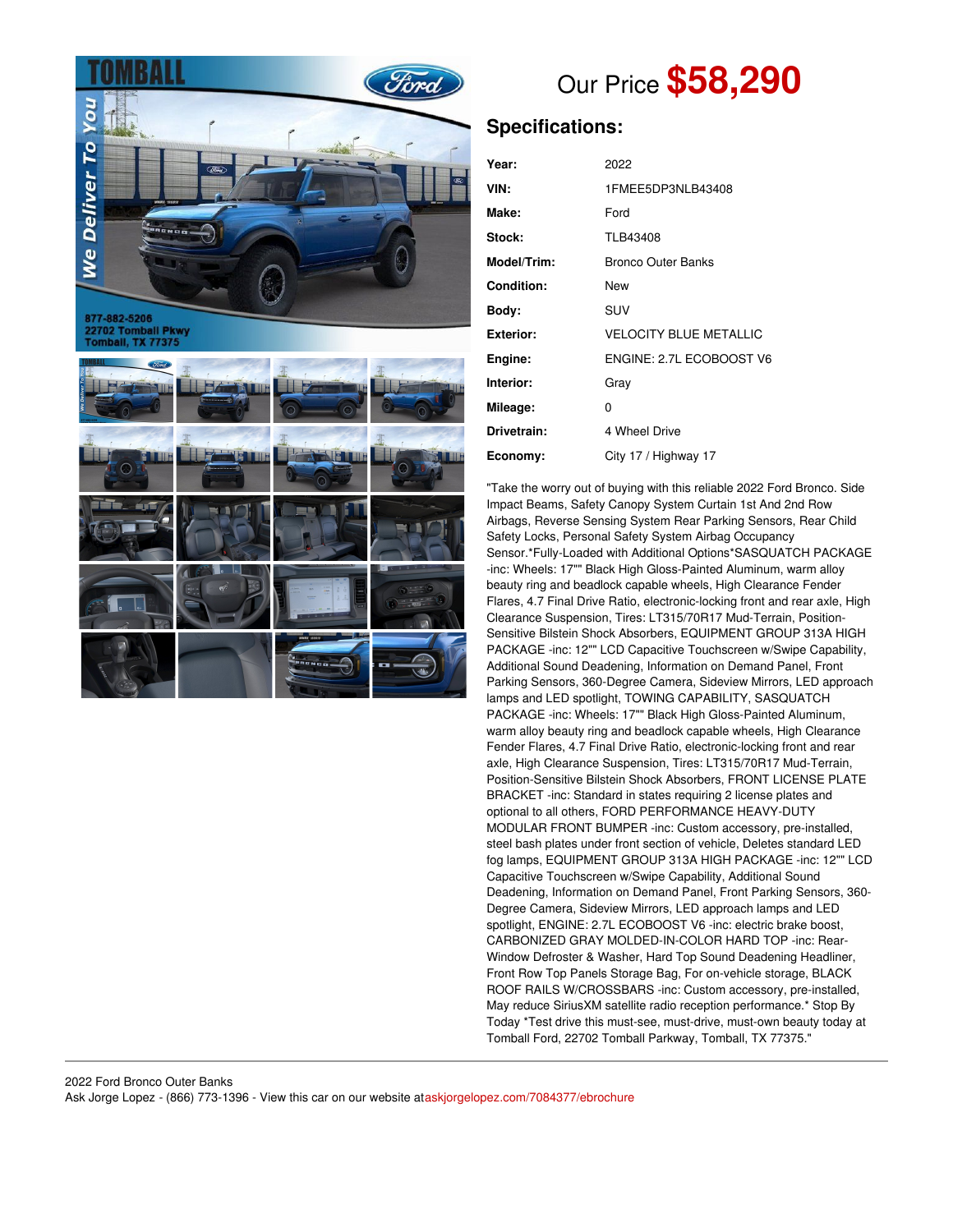

#### 2022 Ford Bronco Outer Banks

Ask Jorge Lopez - (866) 773-1396 - View this car on our website at[askjorgelopez.com/7084377/ebrochure](https://askjorgelopez.com/vehicle/7084377/2022-ford-bronco-outer-banks-tomball-tx-77375/7084377/ebrochure)

## **Installed Options**

## **Interior**

- Driver Seat- Passenger Seat
- 60-40 Folding Split-Bench Front Facing Manual Reclining Fold Forward Seatback Cloth Rear Seat
- Manual Tilt/Telescoping Steering Column
- Gauges -inc: Speedometer, Odometer, Voltmeter, Engine Coolant Temp, Tachometer, Inclinometer, Trip Odometer and Trip Computer
- Power Rear Windows and Removable 3rd Row Windows
- Leather/Metal-Look Steering Wheel- Front Cupholder- Rear Cupholder- Compass
- Remote Keyless Entry w/Integrated Key Transmitter, Illuminated Entry, Illuminated Ignition Switch and Panic Button
- Proximity Key For Doors And Push Button Start
- Cruise Control w/Steering Wheel Controls- HVAC -inc: Underseat Ducts
- Dual Zone Front Automatic Air Conditioning- Locking Glove Box- Driver Foot Rest
- Leather/Metal-Look Gear Shifter Material
- Interior Trim -inc: Metal-Look Instrument Panel Insert, Metal-Look Door Panel Insert and Metal-Look Interior Accents
- Heated Cloth Bucket Seats -inc: 6-way manual driver and passenger including fore/aft, up/down and recline
- Day-Night Auto-Dimming Rearview Mirror
- Driver And Passenger Visor Vanity Mirrors w/Driver And Passenger Illumination, Driver And Passenger Auxiliary Mirror
- Full Floor Console w/Locking Storage, Mini Overhead Console w/Storage and 3 12V DC Power Outlets
- Front Map Lights- Fade-To-Off Interior Lighting- Carpet Floor Trim
- Full Carpet Floor Covering -inc: Carpet Front And Rear Floor Mats Cargo Space Lights
- Smart Device Remote Engine Start- Tracker System
- FOB Controls -inc: Remote Engine Start
- Connected Navigation -inc: 90-day trial, pinch-to-zoom capability, live traffic, predictive destinations and route guidance and 1 box search, Navigation services require SYNC4 and FordPass Connect, complimentary connect service and the FordPass app (see FordPass terms for details), Customer receives a complimentary 90-day trial of navigation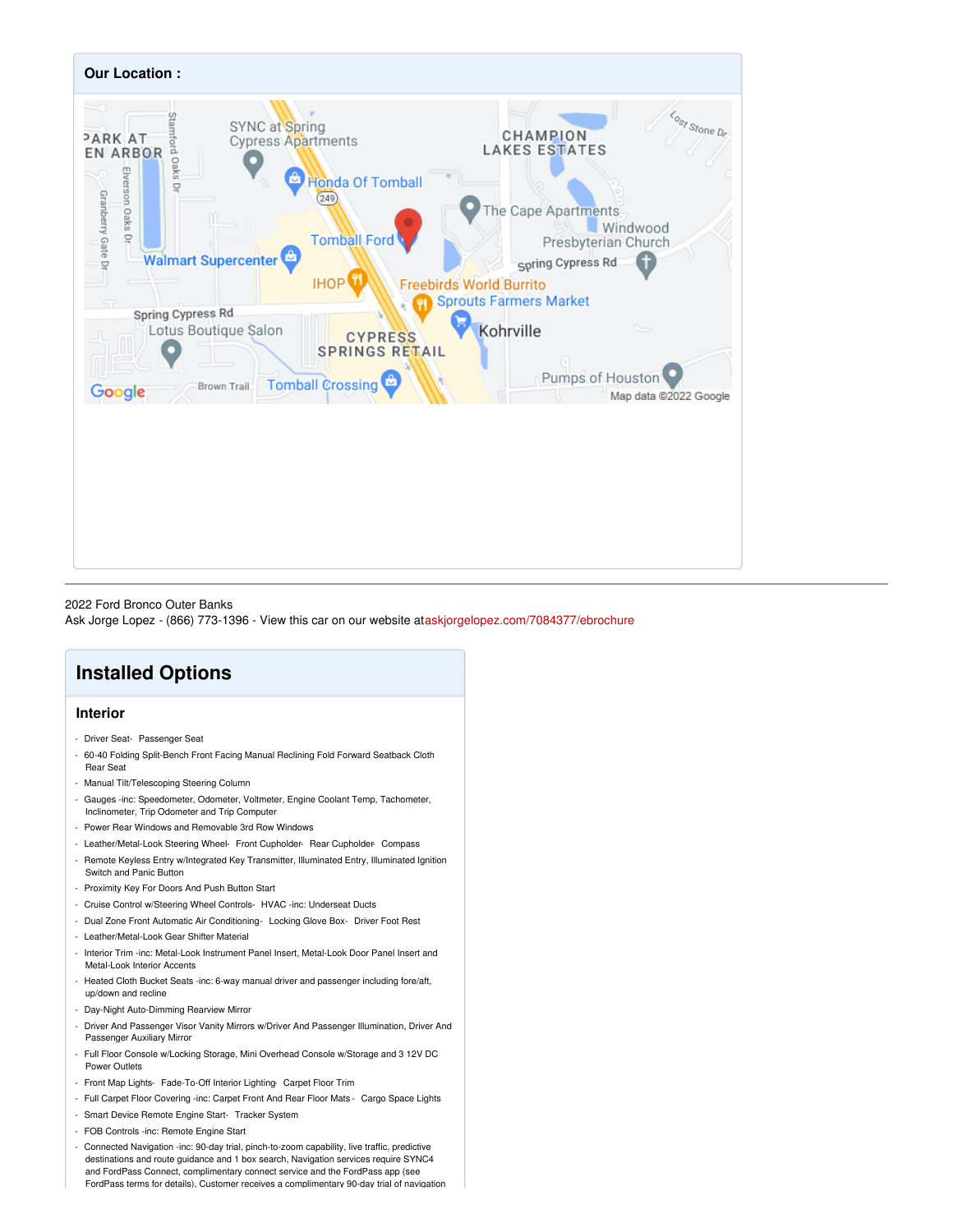FordPass terms for details), Customer receives a complimentary 90-day trial of navigation services when an eligible vehicle is added to a member's FordPass account, Trial period begins on the new vehicle warranty start date, At the end of the complimentary period, navigation service will terminate, Connected service and features depend on compatible AT&T network availability, Evolving technology/cellular networks/vehicle capability may limit functionality and prevent operation of connected features, FordPass App, compatible w/select smartphone platforms, is available via a download, Message and data rates may apply

- Dashboard Storage, Driver / Passenger And Rear Door Bins and 2nd Row Underseat Storage
- Power 1st Row Windows w/Driver And Passenger 1-Touch Up/Down
- Delayed Accessory Power- Power Door Locks w/Autolock Feature- Systems Monitor
- Redundant Digital Speedometer- Trip Computer- Outside Temp Gauge
- Digital/Analog Appearance- Seats w/Cloth Back Material
- Manual Adjustable Front Head Restraints and Foldable Rear Head Restraints
- Front Center Armrest- 2 Seatback Storage Pockets- Perimeter Alarm
- Engine Immobilizer- Air Filtration- 3 12V DC Power Outlets

### **Exterior**

- Wheels: 18" Bright Machined Aluminum -inc: Black high gloss-painted
- Tires: P255/70R18 A/T -inc: full size spare tire w/TPMS- Aluminum Spare Wheel
- Spare Tire Mounted Outside Rear- Clearcoat Paint- Black Front Bumper w/2 Tow Hooks
- Black Rear Step Bumper w/1 Tow Hook Black Side Windows Trim
- Body-Colored Fender Flares- Body-Colored Door Handles
- Body-Colored Power Heated Side Mirrors w/Convex Spotter and Manual Folding
- Removable Rear Window- Light Tinted Glass- Variable Intermittent Wipers
- Fully Galvanized Steel Panels- Black Grille
- Manual Convertible Top w/Fixed Roll-Over Protection- Conventional Rear Cargo Access
- Tailgate/Rear Door Lock Included w/Power Door Locks
- Ford Co-Pilot360 Autolamp Auto On/Off Aero-Composite Led Low/High Beam Auto High-Beam Daytime Running Lights Preference Setting Headlamps w/Delay-Off
- Headlights-Automatic Highbeams- Front Fog Lamps- LED Brakelights

## **Safety**

- Driver Seat- Passenger Seat
- 60-40 Folding Split-Bench Front Facing Manual Reclining Fold Forward Seatback Cloth Rear Seat
- Manual Tilt/Telescoping Steering Column
- Gauges -inc: Speedometer, Odometer, Voltmeter, Engine Coolant Temp, Tachometer, Inclinometer, Trip Odometer and Trip Computer
- Power Rear Windows and Removable 3rd Row Windows
- Leather/Metal-Look Steering Wheel- Front Cupholder- Rear Cupholder- Compass
- Remote Keyless Entry w/Integrated Key Transmitter, Illuminated Entry, Illuminated Ignition Switch and Panic Button
- Proximity Key For Doors And Push Button Start
- Cruise Control w/Steering Wheel Controls- HVAC -inc: Underseat Ducts
- Dual Zone Front Automatic Air Conditioning- Locking Glove Box- Driver Foot Rest
- Leather/Metal-Look Gear Shifter Material
- Interior Trim -inc: Metal-Look Instrument Panel Insert, Metal-Look Door Panel Insert and Metal-Look Interior Accents
- Heated Cloth Bucket Seats -inc: 6-way manual driver and passenger including fore/aft, up/down and recline
- Day-Night Auto-Dimming Rearview Mirror
- Driver And Passenger Visor Vanity Mirrors w/Driver And Passenger Illumination, Driver And Passenger Auxiliary Mirror
- Full Floor Console w/Locking Storage, Mini Overhead Console w/Storage and 3 12V DC Power Outlets
- Front Map Lights- Fade-To-Off Interior Lighting- Carpet Floor Trim
- Full Carpet Floor Covering -inc: Carpet Front And Rear Floor Mats Cargo Space Lights
- Smart Device Remote Engine Start- Tracker System
- FOB Controls -inc: Remote Engine Start
- Connected Navigation -inc: 90-day trial, pinch-to-zoom capability, live traffic, predictive destinations and route guidance and 1 box search, Navigation services require SYNC4 and FordPass Connect, complimentary connect service and the FordPass app (see FordPass terms for details), Customer receives a complimentary 90-day trial of navigation services when an eligible vehicle is added to a member's FordPass account, Trial period begins on the new vehicle warranty start date, At the end of the complimentary period, navigation service will terminate, Connected service and features depend on compatible AT&T network availability, Evolving technology/cellular networks/vehicle capability may limit functionality and prevent operation of connected features, FordPass App, compatible w/select smartphone platforms, is available via a download, Message and data rates may apply
- Dashboard Storage, Driver / Passenger And Rear Door Bins and 2nd Row Underseat Storage
- Power 1st Row Windows w/Driver And Passenger 1-Touch Up/Down
- Delayed Accessory Power- Power Door Locks w/Autolock Feature- Systems Monitor
- Redundant Digital Speedometer- Trip Computer- Outside Temp Gauge